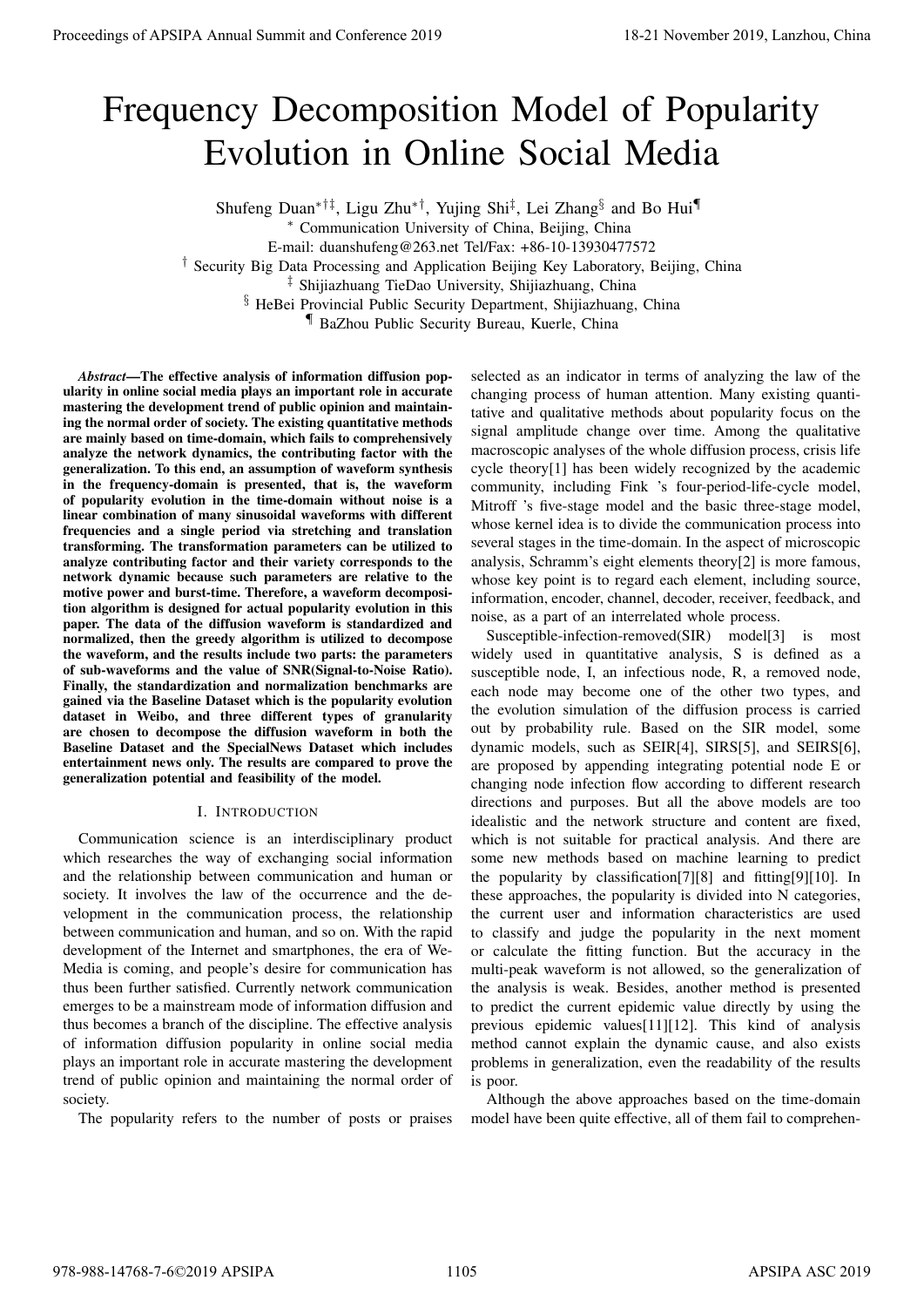sively analyze the network dynamics, contributing factor and the generalization. Meanwhile, frequency analysis, the other perspective in signal processing, is widely used in many areas. Therefore, to obtain the actual diffusion effect and find the law and problem of communication, an assumption of frequency analysis is proposed to build a frequency decomposition model of popularity evolution. Then a waveform decomposition algorithm is applied on Weibo DataSets. At last, the result of decomposition is analyzed to prove the feasibility of the model.

## II. ASSUMPTION OF FREQUENCY ANALYSIS

According to the qualitative analysis theory, two assumptions are put forward, one is about the combination model of the whole diffusion process, and the other is about the metawaveform, as the basis of combination.

## *A. Assumption of Diffusion Model*

Information is the basis of the communication and its content may be comprised of many topics. During the diffusion process, the audience may become the sender, each person could bring noise and feedback at a different receiving time. And noise and feedback, in turn, will attract new audiences. The individual issues will die as the focus changes, and new issues will be introduced by the noise and the feedback. As a result, the information content will change from time to time and the network structure has obvious dynamic characteristics.

Accordingly, if the diffusion process is viewed as the change of the energy amplitude signal, the waveform of popularity evolution is a linear combination of some frequency waveforms, and it is understood from the perspective of frequency characteristic that the amplitude at a certain time is the stacked value of several waveforms at the current time.

In this research, referring to the dynamic analysis, the popularity value is regarded as the energy value, the various factors of information diffusion are regarded as the power source, which causes the variety of the energy waveform. However, due to the dynamic nature of the network, different power sources will be produced in the diffusion process, which results in different energy waveforms. The consumption of old energy and the introduction of new energy will be found as time goes on, so the energy value of a certain time is the superposition result of various energy waveforms at the current time. Among all power sources, the power source that accords with the diffusion law will active the regular energy, while the other one that causes the abnormal energy variety will be called noise and its energy will be called noise energy. Noise includes three cases, one is random noise, which is introduced intentionally or unintentionally by individual audiences at an uncertain time, such as advertising or attention offset, which will not cause obvious energy change, and can be reduced by means of mean calculation. The latter two will have an obvious purpose and will be introduced by the pseudo audiences named as the internet water army, called directed-purpose noise, where one called positive noise energy is to increase the popularity of information, the other called Proceedings of APSIPA Annual Summit and Conference 2019<br>
And the state of the state of the state of the state of the state of the state of the state of the state of the state of the state of the state of the state of the

negative one is to reduce. Because directed-purpose noise has obvious human factors in terms of obtaining a higher effect, its waveform will be clearly different from the regular ones.

The energy waveform formed in the whole diffusion process is finally defined as the linear combination of some regular energy waveforms and noise energy waveform, which can be expressed as follow:

$$
E_{all} = \sum_{i} E_i + E_{noise}
$$

, where  $E_i$  is Normal Energy generated from Meta-waveform , meanwhile  $E_{noise} = N_{rand} + N_{pos} + N_{neg}$  is Noise Energy with  $N_{rand}$  representing random noise,  $N_{pos}$  representing positive energy and  $N_{neg}$  representing negative energy. So it is suitable to construct the frequency-domain decomposition model by frequency analysis.

## *B. Assumption of Energy Meta-waveform*

The energy meta-waveform is the basic waveform of the regular energy presenting the variety in the time-domain. The characteristics of the power source will have a certain impact on the shape of the meta-waveform, including its influence power, the essence of the keywords, the emotional value, the burst-time and so on. Those factors will cause the stretching and translation of the meta-waveform which finally be transformed into all kinds of regular energy waveforms. The noise will produce the abnormal energy waveforms which cannot be converted into the meta-waveforms. The effect of random noise has low energy, while the directed-purpose noise, due to the obvious purpose, only appears in specific news and at a special time. Hence, the regular waveform transformed by the energy meta-waveform is the most common in the frequency decomposition model of the diffusion process. The decomposition parameters of the waveform will be used in the analysis of the contributing factor, in which the translation change of meta-waveform reflects the dynamics of the network.

According to the Fourier transform[13], any waveform signal can be regarded as the combination of several sinusoidal waveforms. Based on the above theory, the energy metawaveform signal is also regarded as the same combination. In this research, considering the non-periodic characteristics of information diffusion, it is simply considered that the metawaveform is a combination of several half-period sinusoidal waveforms by drawing on the experience of the wavelet decomposition[14]. Therefore, according to the above assumption, if energy meta-waveform is defined by following formula:

$$
E_{meta} = f(T)
$$

, where  $E_{meta}$  is the sequential value of Energy and T is of Time, Normal Energy  $E_i$  can be expressed as follow:

$$
E_i = \alpha f(\beta T - l_i)
$$

, where  $\alpha$  is the longitudinal expansion rate of the energy meta-waveform,  $\beta$  is lateral expansion ratio and  $l_i$  is the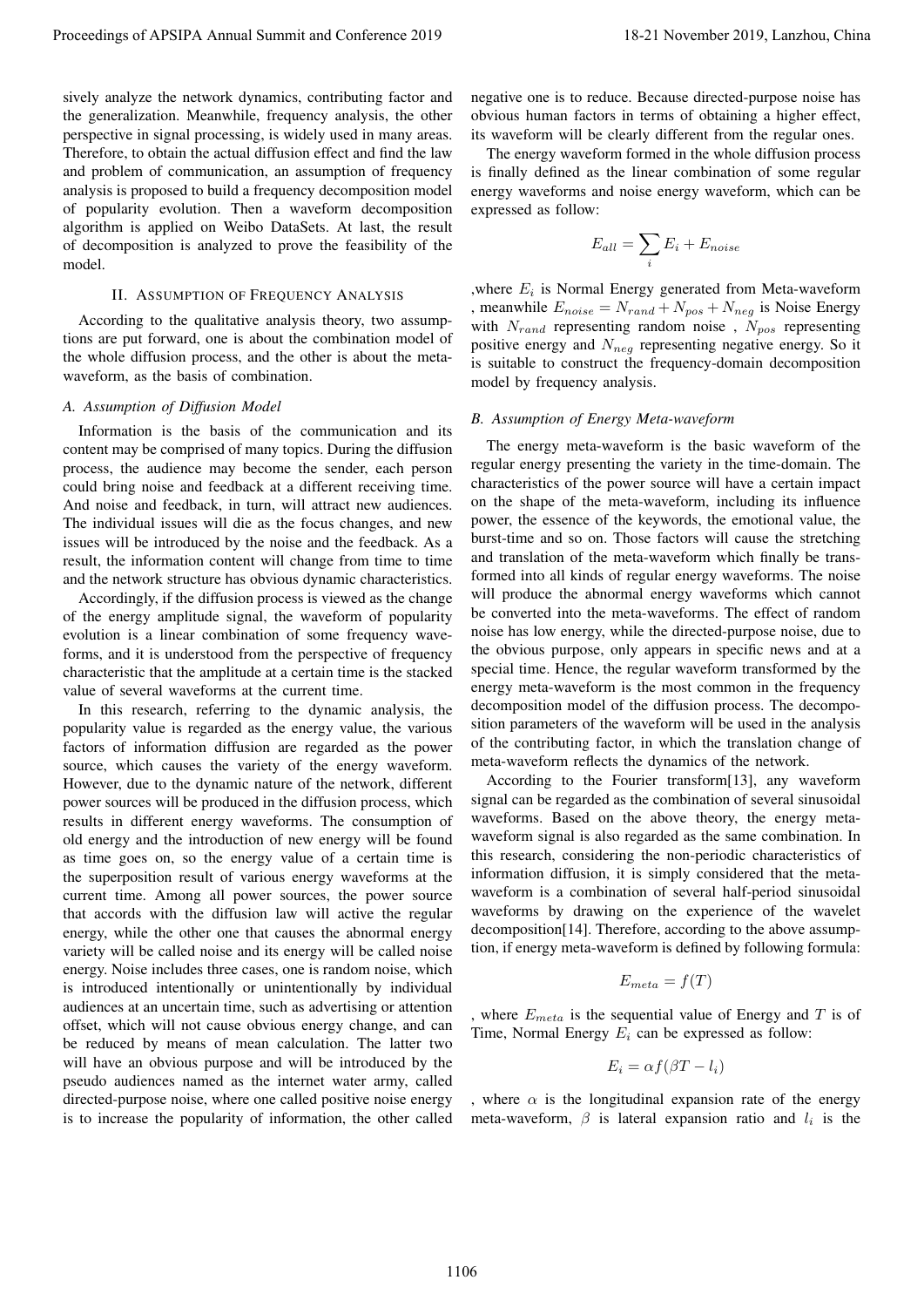horizontal offset value. Furthermore, meta-waveform  $E_{meta}$ can expressed as:

$$
E_{meta} = f(T) = \sum_{i} b_i \sin(a_i t - k_i)
$$

, where  $a_i t - k_i \in [0, \pi]$  and  $b_i \sin(a_i t - k_i)$  present the *i*th sinusoidal waveform.

Therefore, the sinusoidal waveform is finally selected as the meta-waveform used to construct the frequency decomposition model of the diffusion process, in order to get an approximate combination solution fitting the original waveform. However, because this waveform is not the real meta-waveform, the significance of the parameters analyzed is limited, so this research is only used to verify the feasibility of this method.

#### III. ALGORITHM OF FREQUENCY DECOMPOSITION

The flow chart expressing the decomposition algorithm of the energy waveform is shown in Fig.1, the key of the algorithm is the standardization and normalization in the preprocessing stage and the waveform extraction in the critical stage. The number of Micro-blog is selected as the indicator of the popularity in the raw data, whose sequence is the data to be decomposed.



Fig. 1. Flowchart of Algorithm

### *A. Standardization and Normalization*

Firstly, the number of online users at a different time in Weibo is various, which leads to a great change in the total number of micro-blogs. The popularity should reflect the influenceability of the current power, so that the value to be analyzed at a different time should have the same meaning, which should be under the same user condition. Therefore, in order to guarantee the consistency of analysis, the energy value used to be analyzed should be relative based on the statistical result about the mean number of posts at the same time.

Secondly, the ultimate purpose of this study is to verify the feasibility of the decomposition method. So, we pay more attention to the coarse-grained decomposability of the global energy waveform and the meaning of the decomposition results, and less to the specific value of the amplitude. Therefore, in order to facilitate the uniform waveform extraction, the energy value in the same news also needs to be normalized. Consequently, the highest energy value is selected for synchronous reduction into the whole waveform, and the maximum amplitude is 1.

Finally, the duration of different news has a difference, but it is similar to the energy value, does not be minded in the whole analyses. So, the waveforms of all news need to be normalized in the time dimension. In order to keep the overall shape of the waveform, the blank space is filled with 0 in the news with a shorter duration, when the news has a longer duration, the final value of the waveform is changed to the mean value of the adjacent data.

## *B. Waveform Decomposition*

To reduce the calculation time, the frequency variety of meta-waveform, i.e. horizontal expansion, is not acquired in the process by substituting parameters in the corresponding sinusoidal function, but a limited number of wavelets with the specified frequency, called sub-waveform, have already directly generated for decomposition. The amplitude sequence of the sub-waveform needs to be translated with the same coefficients, then the regular waveform is obtained. Because of the normalization in the time dimension and the discrete characteristics of data, the half-period width of the subwaveform should be from 4 to 2 times the normalized width in the time dimension, and the waveform should have a peak value.

The greedy algorithm[15] is a mathematical process that the best choice is always made during the process of solving a problem. Instead of considering the global optimal solution, what is made is the local optimal solution in a sense. In the experiment, all the peak points are picked out from the current waveform. Then the matching is executed with all subwaveform options by traversing each peak, and the closest waveform is finally chosen as the local optimal solution by computing with the Euclidean Distance Function. After subtracting the energy value of the matching waveform, the rest energy of the waveform is the lowest. This whole process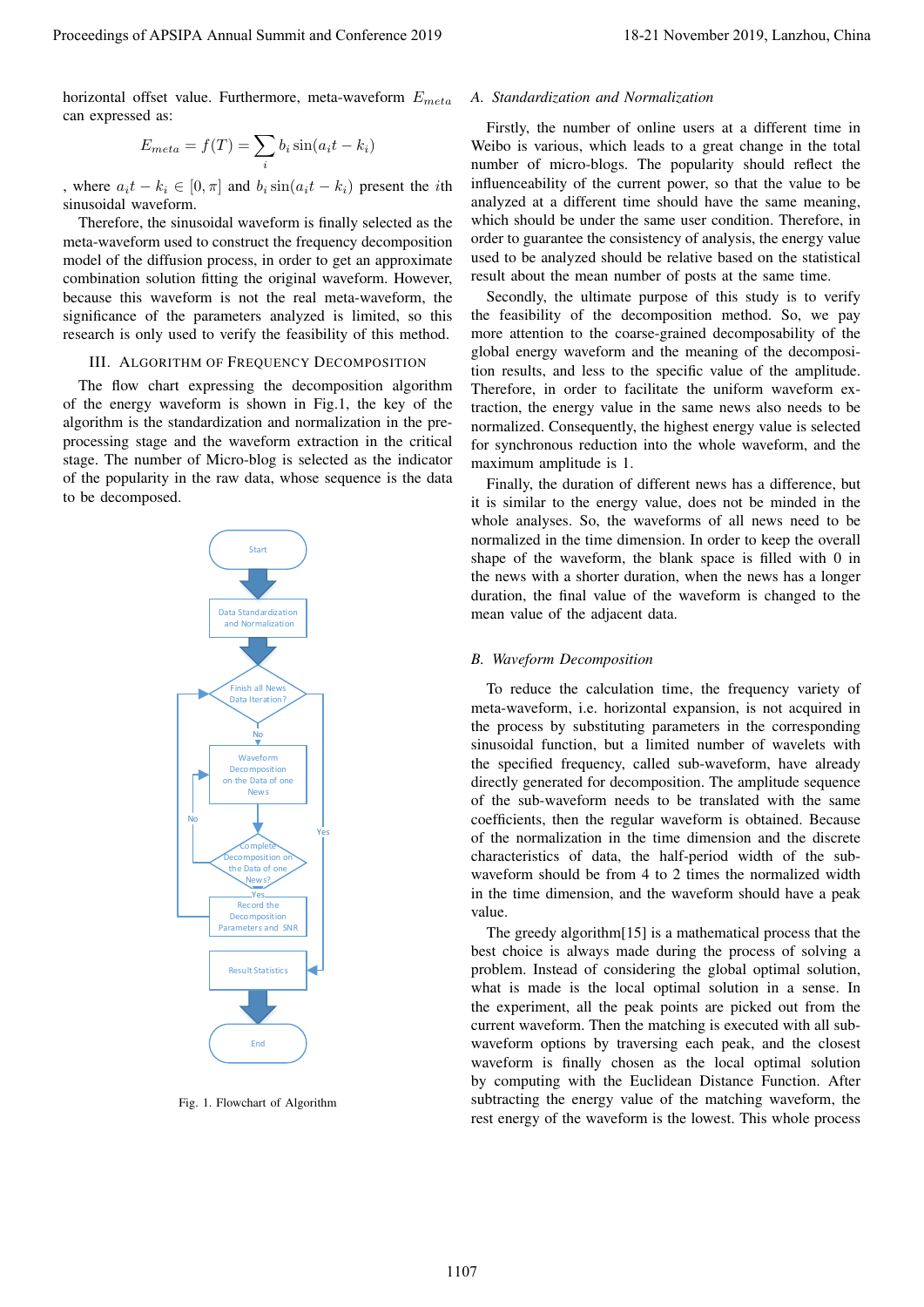can be expressed as follow:

$$
\min E_{Rest} = E_{Current} - E_{Matching} = E_{Current'} + E_{Noise}
$$

, where  $E_{Rest}$  is the energy of the rest waveform,  $E_{Current}$ is of the waveform being matched, which initially is of the original waveform,  $E_{Matching}$  is the matching waveform regarded as a regular waveform transformed from the subwaveform. Meanwhile, the rest waveform is divided into two parts according to the rule whether the energy value is positive or not, and separately stored as the next calculated waveform  $E_{Current}$  and the partial noise energy  $E_{Noise}$ . The matching parameters of the regular waveform are recorded, including the frequency, the amplitude, and the offset.

The above process is repeated until the energy value of the remaining waveform is less than 0.01%, or the number of iterations is greater than 48 times, or the maximum of peak point is less than 0.01, whose reason is the sub-waveform with those values just can play a small role in the information diffusion process. The remaining waveform is also considered as the noise energy, and  $\sum E_{noise}$  is interpreted as the noise energy under the assumption that the approximate error obeys the normal distribution. Finally, SNR is computed, which is the ratio of signal power to the noise power, and in this case, is the ratio of the power of the original waveform to all noise powers, and can be expressed as  $SNR = 10 \lg \frac{E_{original}^2}{\sum E_{noise}^2}$ .

## IV. EXPERIMENT RESULTS AND ANALYSIS

Weibo is the most popular online social media in China and its characteristics of the diffusion are obvious, so its datasets are chosen in this experiment to verify the feasibility of the decomposition model, which are the Baseline Dataset and the SpecialNews dataset. All datasets may include a certain amount of meaningless random noise data and must contain directed-purpose noise.

The Baseline Dataset has 1446 news diffusion data from January 2, 2015, to July 12, 2017. The type of news includes entertainment, finance, politics, science and technology and so on. The minimum total number of micro-blogs is 2 in one news, and the maximum total number is 69528. In each news, the number of micro-blogs in every hour is counted after the event basically quieted down.

The SpecialNews Dataset only contains 78 entertainment news diffusion data between January 1, 2017 and September 16, 2017, but its contents include postings and posting times, as well as post content. It is also collected after the incident subsides and coincides with 42 pieces of news in the Baseline Dataset. The minimum number of news posts is 12, up to 13114. The shortest duration is 2 days and the longest is 79 days.

#### *A. Statistical Analysis of Baseline DataSet*

The statistics of the dataset is simple, and the results are used as the benchmark parameters of standardization and normalization in the algorithm.

*1) Quantity Statistics of Micro-blogs in Each Hour:* Fig.2 shows the statistical result, in which the label of the X-axis is each hour of a day, the Y-axis shows the average quantity of micro-blogs post in the corresponding time, and the different color curves correspond to each day of a week. As shown in the figure, the variety of mean curves are substantially similar discarding specific values in different days of the week. The value on Saturday is relatively higher, on Wednesday it is lower. On the same day, at 4 a.m. the value is lower, around 10 a.m. the value reaches the peak, at 12 a.m. and 7 p.m. reaches another vale, and about 4 p.m. and 9 p.m. there are other peaks. Base on the above result, the data standardization is necessary.



Fig. 2. Average Energe Comparison.

*2) Duration Statistics of News:* As shown in Fig.3, the Yaxis shows the duration of news, in which the shortest is 1, the longest is 142, and X-axis represents the number of news with corresponding duration, from which it is discovered that the common duration of news is 6 days. Besides, 91% of the events are completed between 2 to 17 days, 74% are within 2 to 10, and 57% within 3 to 7. According to the algorithm of waveform decomposition, the number of sub-waveforms is relative to the normalized width, and the accuracy of the results depends on the number of wavelets. Therefore, in order to make the comparison and keep the details as much as possible, in this experiment three ways of normalization in the time dimension are as follows: 7 days, 10 days and 17 days, which are separately called as low, middle and high resolution.

## *B. Statistical Analysis of the Common Sub-waveforms within Baseline Dataset*

According to the current decomposition results, the number of selections per sub-waveform is counted. Then the result is divided by the number of news, and the sub-waveforms with the occurrence frequency above 50% are the most common. Whatever the decomposition resolution is, only three waveforms can be extracted. One of the results, named Wave3, is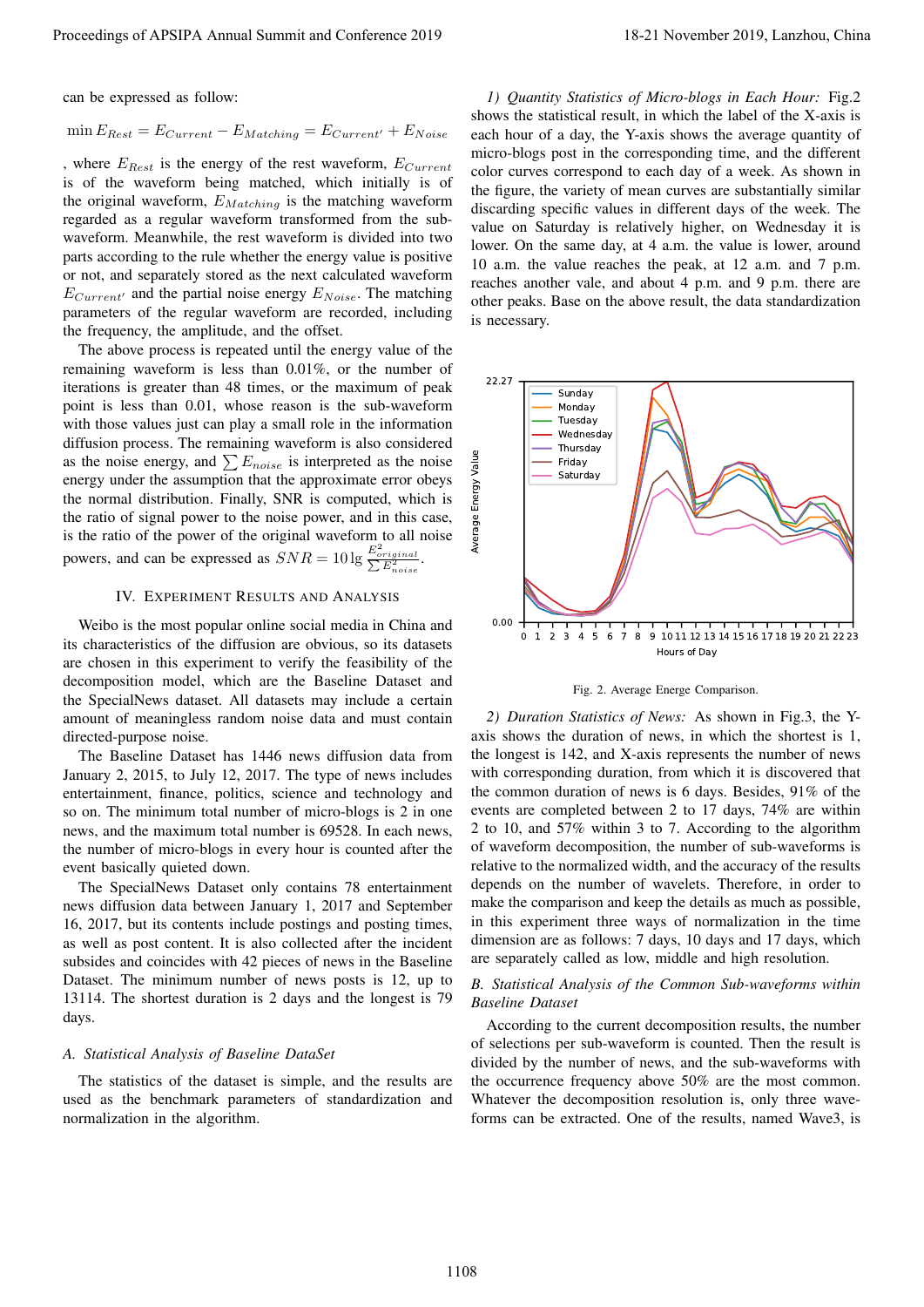

Fig. 3. Diffusion Duration.

the sub-wavelet with the max half-period width and the others, separately named Wave1 and Wave2, shows in Fig 4. And their occurrence frequency in each decomposition resolution is shown in Table I. The result indicates that the duration of the meta-waveform should be considered between 6 to 8 hours, and all diffusion waveforms have a certain degree of consistency.



Fig. 4. the Common Sub-waveform.

TABLE I COMPARISON OF THE COMMON SUB-WAVEFORM

| Resolution | Wave1    | Wave2  | Wave3   |
|------------|----------|--------|---------|
| Low        | 1210.09% | 72.41% | 117.29% |
| Media      | 1280.29% | 79.05% | 92.74%  |
| High       | 1324.41% | 79.88% | 72.41%  |

## *C. Statistical Analysis of SNR within Baseline Dataset*

The mean value and the variance of SNR are calculated under the same resolution and separately compared according to the following conditions: the year of occurrence and the duration. The duration is also separated into four levels: short, medium, long and longer, by setting three dividing points:7, 10, and 17.

*1) Comparative Analysis of Energy noise in Different Years:* The result shown in Table II used to compare the noise in different years in the same condition. It can be seen that the noise energy increased year by year under the same decomposition condition because the result of SNR is decreased year by year. The above conclusion is consistent with reality, more and more users begin to use directed-purpose noise to change the popularity of news. And in the same year, the noise energy increases along with the improvement of the resolution. When the resolution is lower, the number of the value involved in the mean operation is larger, equivalent to do a down-sampling, then the influence of the random noise is reduced according to the above assumption. So, the higher the resolution, the more obvious the noise.

TABLE II ENERGY NOISE COMPARISON IN DIFFERENT YEARS

| <b>SNR</b>    | Year | Resolution |        |        |
|---------------|------|------------|--------|--------|
|               |      | Low        | Middle | High   |
| Mean<br>Value | 2015 | 7.3834     | 7.2111 | 7.0997 |
|               | 2016 | 7.1658     | 7.0514 | 6.9712 |
|               | 2017 | 6.7971     | 6.5156 | 6.3317 |
|               | all  | 7.1205     | 6.9448 | 6.8278 |
| Variance      | 2015 | 8.5851     | 8.7977 | 8.2263 |
|               | 2016 | 7.9416     | 7.9145 | 7.9955 |
|               | 2017 | 7.6063     | 7.8321 | 7.2334 |
|               | all  | 8.0802     | 8.1586 | 7.9310 |

*2) Analysis of the Relationship between Resolution and Duration:* The data in Table III shows the change of the noise value under the same duration and the different resolution. It can be obviously seen that when the longer duration has smaller noise when the resolution is lower, and the result of noise has a jump when the waveform becomes the original waveform instead of the down-sampling waveform because of the resolution improvement. This result further proves the assumption about the influence of down-sampling.

## *D. Comparative Analysis of SNR between Baseline Dataset and SpecialNews Dataset*

The data in Table IV shows, under the same decomposition resolution and in the same year, the result of energy noise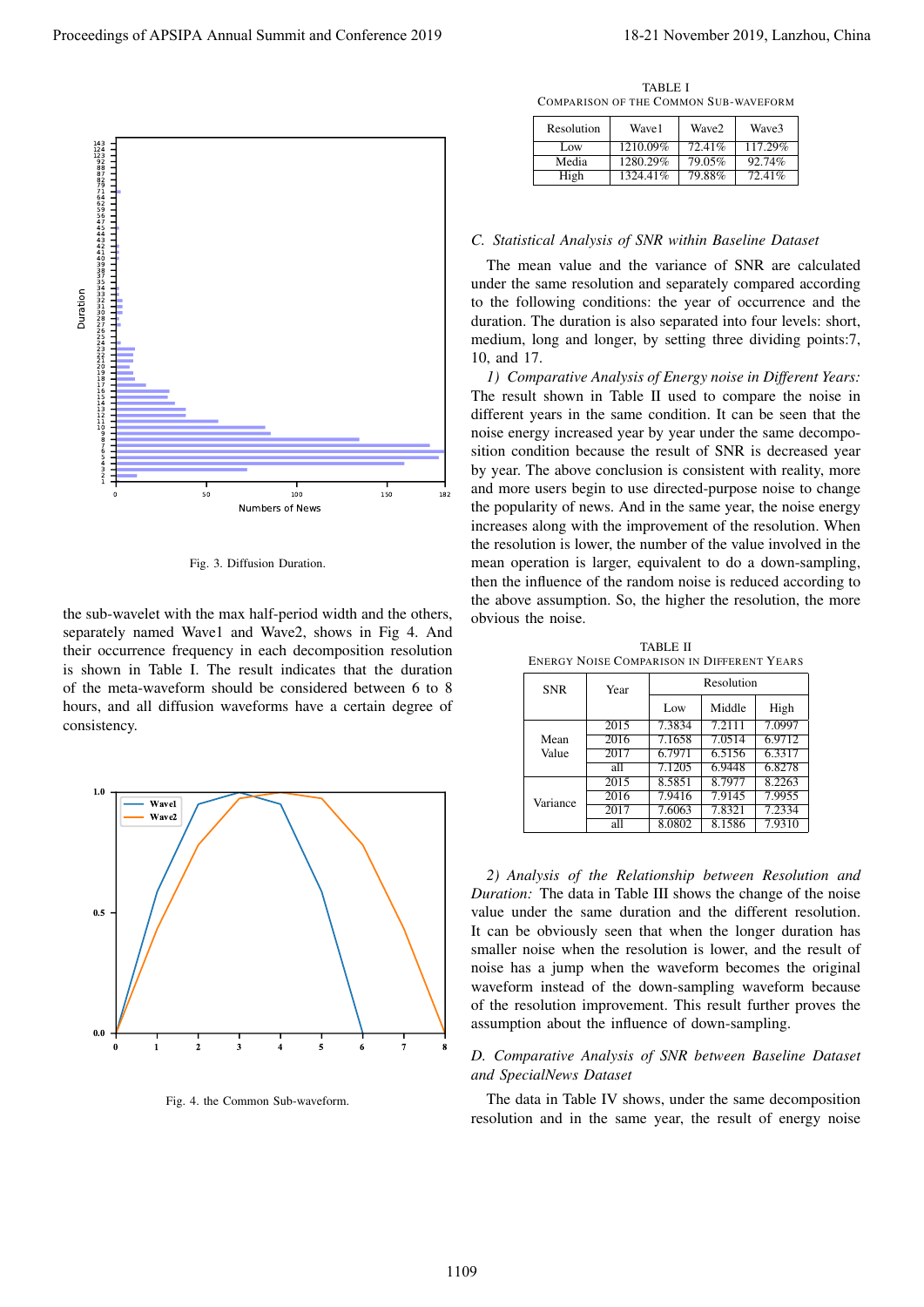TABLE III RELATIONSHIP BETWEEN RESOLUTION AND DURATION

| <b>SNR</b>    | Duration | Resolution |        |        |
|---------------|----------|------------|--------|--------|
|               |          | Low        | Middle | High   |
| Mean<br>Value | Short    | 6.7401     | 6.7381 | 6.7378 |
|               | Middle   | 7.6172     | 6.7904 | 6.7895 |
|               | Long     | 7.5187     | 7.4619 | 6.7088 |
|               | Longer   | 7.5462     | 7.6562 | 7.7854 |
| Variance      | Short    | 8.5628     | 8.5585 | 8.5581 |
|               | Middle   | 7.9073     | 6.9113 | 6.9404 |
|               | Long     | 6.6351     | 7.7672 | 7.3903 |
|               | Longer   | 7.3518     | 7.3526 | 6.6175 |

comparison between the Baseline Dataset and the SpecialNews Dataset. According to the variance of SNR, it can be seen that the distribution of noise value in entertainment events is more concentrated than in all events, and the higher the resolution, the more concentrated, that is, the noise characteristics of the same kind of news are more obvious. And according to the mean value of SNR, the noise in entertainment news also increases with the improvement of resolution like in the news of the whole category, but the noise value of low resolution is higher and that of medium resolution is higher. According to the previous understanding of noise characteristics on different resolutions, it can be seen that there are more random noises in the entertainment news diffusion process. Proceedings of APSIPA Annual Summit at China 111 at the conference 2019 18-21 November 2019 18-21 November 2019 18-21 November 2019 18-21 November 2019 18-21 November 2019 18-21 November 2019 18-21 November 2019 18-21 Nov

TABLE IV ENERGY NOISE COMPARISON BETWEEN BASE DATASET AND SPECIALNEWS DATASET

| <b>SNR</b> | Dataset            | Resolution |        |        |
|------------|--------------------|------------|--------|--------|
|            |                    | Low        | Middle | High   |
| Mean       | <b>Baseline</b>    | 6.7971     | 6.5156 | 6.3317 |
| Value      | <b>SpecialNews</b> | 6.9332     | 6.4320 | 6.3451 |
| Variance   | <b>Baseline</b>    | 7.6063     | 7.8321 | 7.2334 |
|            | SpecialNews        | 7.1284     | 6.0345 | 5.9095 |

#### *E. Summation*

Although the model is rough, and there are a lot of problems in precision, the statistical results are still able to show some pieces of information, which are the existence and the feature of noise, and the characteristics of the energy meta-waveform in the diffusion process. It is proved that the model has certain feasibility and availability, and the number of news in the datasets verify the generalization of the model.

In addition, the mean decomposition times is 21.83, 23.52 and 24.76 within the Baseline Database, respectively. Three parameters are obtained in each decomposition. So almost 3\*24 numerical values are required to represent the popularity propagation process. Compared with the actual 7\*24 values which are the lest original data, the required parameters are less. Even the floating number is used to save, its storage space is smaller than the original sequence. Therefore, using the frequency decomposition model can not only realize dimension reduction but also save the storage space.

### V. CONCLUSIONS

In this research, based on the assumption that the metawaveform is the basis of diffusion waveform, a new model of frequency analysis is used to decompose the diffusion process. And the obtained results are a sequence of the parameters per regular waveform and the value of SNR. It is found that the results about noise on Weibo Dataset accord with the feature of the diffusion process, which verifies the generalization and feasibility of the model, and the analysis of parameters show the possible characteristics of the meta-waveform. However, because the model is not optimized, further improvement is required in the accuracy of the result, which is one of the key issues in the following study, and the other is how to reflect the interaction among different events and within the events.

#### **ACKNOWLEDGMENT**

This work was supported by the Fundamental Research Funds for the Central Universities in Communication University of China(01040303-KCUC2019X001) and the National Natural Science Foundation of China(No.11372197).

#### **REFERENCES**

- [1] Pengqian Zhu. *The study on the relationship between the government and the media in mass incidents*[D]. Shenyang, China:Shenyang Normal University. 2013.
- [2] Lu Dong. *Key Theories and Concepts in Communication(2nd Edition)*[M]. Beijing,China:Peking University Press. 2016.
- [3] Wang Chao, Yang Xu-ying, Xu ke and Ma jian-feng, *SEIR-Based Model for the Information Spreading over SNS*[J]. Acta Electronica Sinica, 42(11), 2014, pp. 2325-2330.
- [4] A. Singh and Y. Nath Singh, *Rumor dynamics in weighted scale-free networks with degree correlations*[J]. Journal of Complex Networks, 3(3), 2015, pp. 450-468.
- [5] Chen Fuju, Chen Ting and Zheng Xiaoxue. *An analysis of Internet public opinion propagation behavior based on a new SEIRS Model*[J]. Infomation and Documentation Services, 4, 2014, pp. 62-67.
- [6] Z. Wei, Y. He, W. He and X. Liu, *Information Dissemination Model Based on Clustering Analysis of Information Network Development*[C]. 2017 4th International Conference on Information Science and Control Engineering (ICISCE), Changsha, 2017, pp. 403-407.
- [7] Aobo Wang, Tao Chen, and Min-Yen Kan. *Re-tweeting from a linguistic perspective*[C]. In Proceedings of the Second Workshop on Language in Social Media (LSM '12). Association for Computational Linguistics, Stroudsburg, PA, USA, 2012, pp. 46-55.
- [8] Emma S. Spiro, Sean Fitzhugh, Jeannette Sutton, Nicole Pierski, Matt Greczek, and Carter T. Butts. *Rumoring during extreme events: a case study of deepwater horizon 2010*[C]. In Proceedings of the 4th Annual ACM Web Science Conference (WebSci '12). ACM, New York, NY, USA, 2012, pp. 275-283.
- [9] Peng Bao, Hua-Wei Shen, Junming Huang, and Xue-Qi Cheng. *Popularity prediction in microblogging network: a case study on sina weibo*[C]. In Proceedings of the 22nd International Conference on World Wide Web (WWW '13 Companion). ACM, New York, NY, USA, 2013, pp. 177-178.
- [10] Shoubin Kong, Qiaozhu Mei, Ling Feng, Fei Ye, and Zhe Zhao. *Predicting bursts and popularity of hashtags in real-time*[C]. In Proceedings of the 37th international ACM SIGIR conference on Research and development in information retrieval (SIGIR '14). ACM, New York, NY, USA, 2014, pp. 927-930.
- [11] Yasuko Matsubara, Yasushi Sakurai, B. Aditya Prakash, Lei Li, and Christos Faloutsos.*Rise and fall patterns of information diffusion: model and implications*[C]. In Proceedings of the 18th ACM SIGKDD international conference on Knowledge discovery and data mining (KDD '12). ACM, New York, NY, USA, 2012, pp. 6-14.